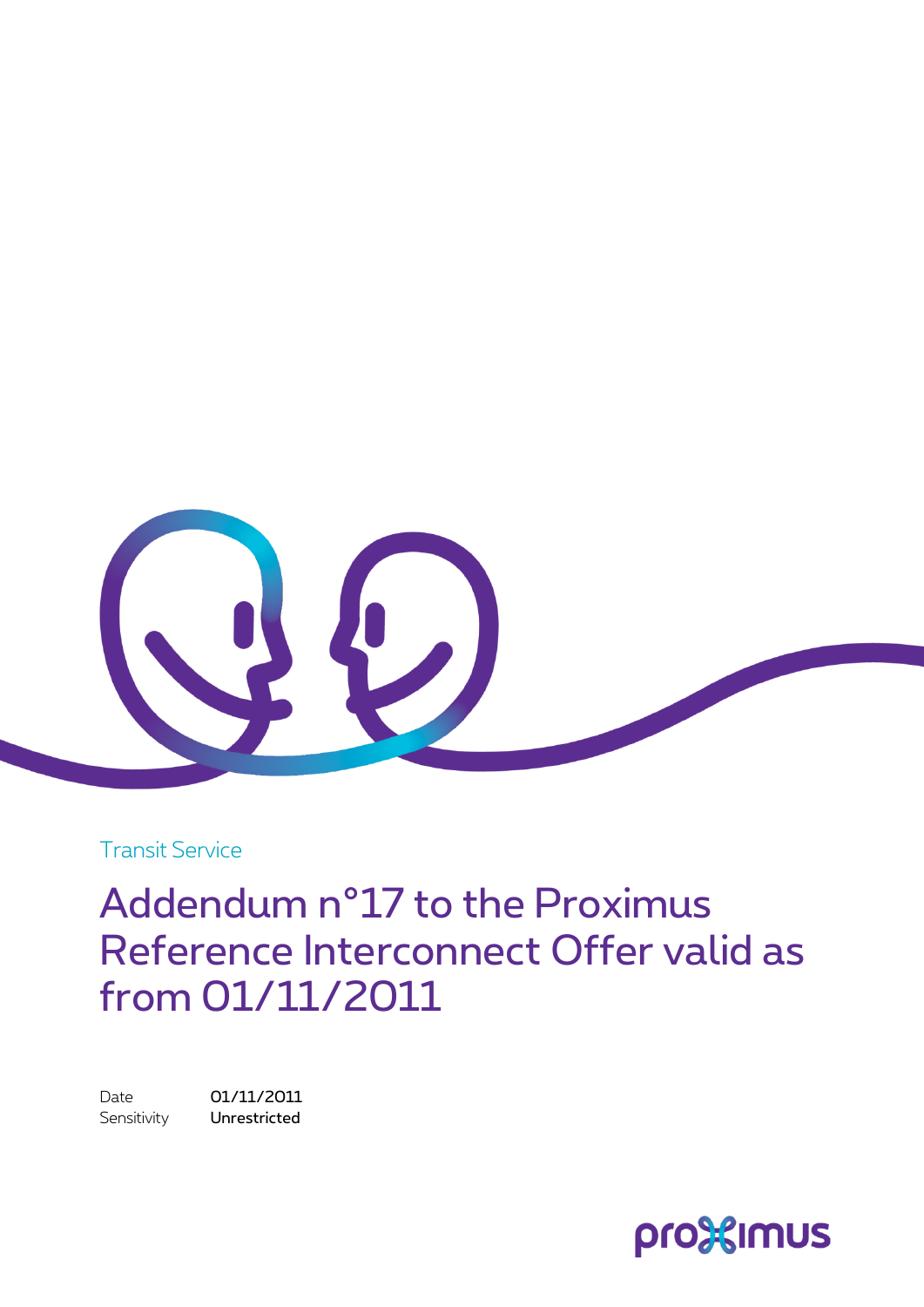# pro<sup>32</sup>imus

# <span id="page-1-0"></span>**Table of contents**